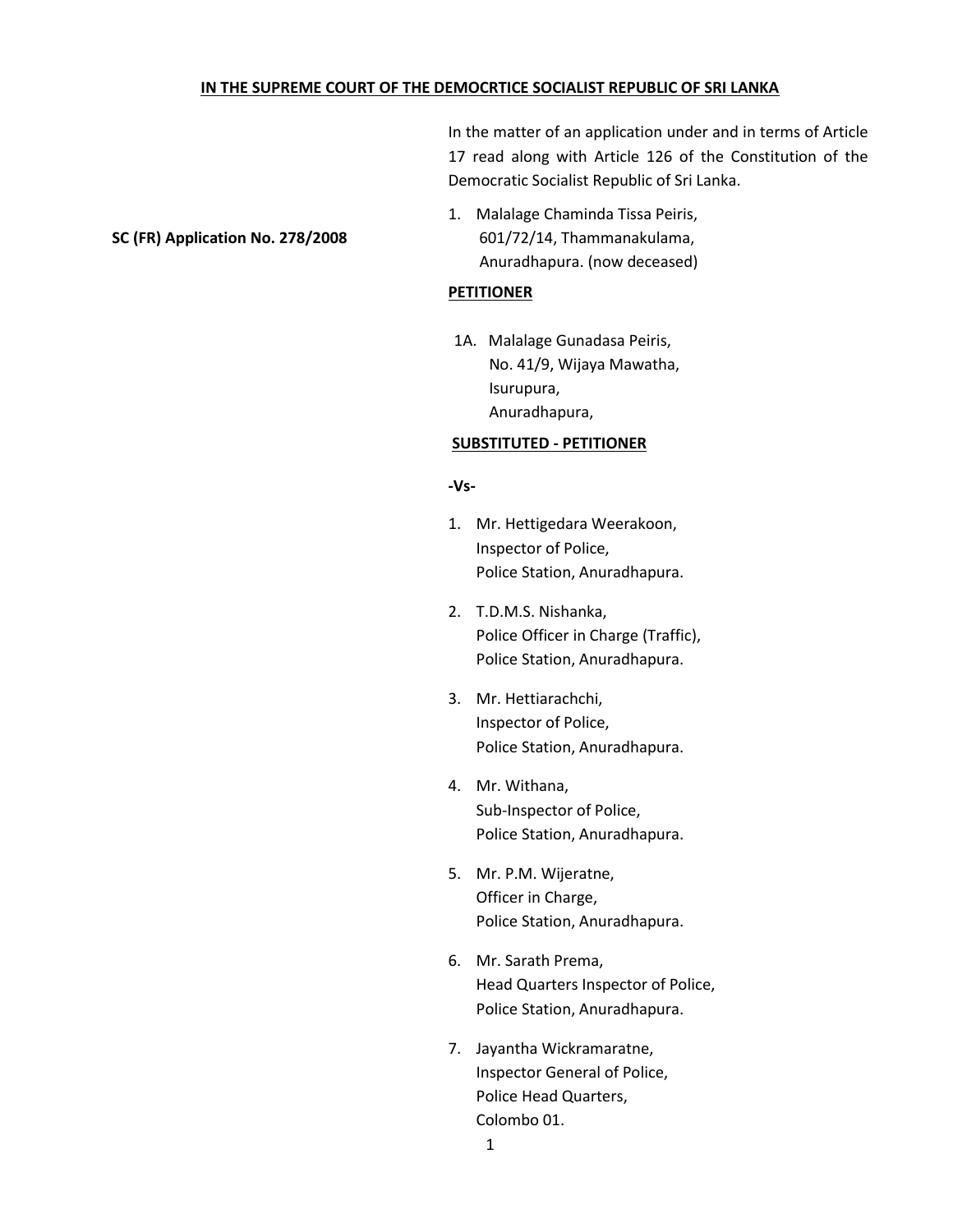|                               |                      | Hon. Attorney General,<br>8.<br>Attorney General's Department,<br>Colombo 02.<br><b>RESPONDENTS</b>                                                                                                                                                                                        |
|-------------------------------|----------------------|--------------------------------------------------------------------------------------------------------------------------------------------------------------------------------------------------------------------------------------------------------------------------------------------|
| <b>BEFORE</b>                 | :                    | Hon. S. Marsoof PC, J,<br>Hon. C. Ekanayake J, and<br>Hon. E. Wanasundera PC, J                                                                                                                                                                                                            |
| <b>COUNSEL</b>                |                      | Sandamal Rajapaksha for the Substituted-Petitioner.<br>Saliya Pieris for the $1^{st}$ and $5^{th}$ Respondents.<br>Chula Bandara for the $2^{nd}$ , $3^{rd}$ , $4^{th}$ and $6^{th}$ Respondents.<br>A. Navavi, Senior State Counsel, for 7 <sup>th</sup> and 8 <sup>th</sup> Respondents. |
| <b>ARGUED ON</b>              | ٠                    | 19.06.2013                                                                                                                                                                                                                                                                                 |
| <b>WRITTEN SUBMISSIONS ON</b> | $\ddot{\phantom{a}}$ | 10.07.2013                                                                                                                                                                                                                                                                                 |
| <b>DECIDED ON</b>             | ٠                    | 25.10.2013                                                                                                                                                                                                                                                                                 |

## **SALEEM MARSOOF J:**

The only question that arises for decision in this order is whether the substitution of Malalage Gunadasa Peiris in place of the deceased original Petitioner to this fundamental rights application, which was effected by this Court on 27<sup>th</sup> July 2012 in terms of Rule 38 of the Supreme Court Rules 1990, is valid in law.

Rule 38 provides as follows:-

38. Where at any time after the lodging of an application for………an application under Article 126 ........., the record becomes defective by reason of the death or change of status of a party to the proceedings, the Supreme Court may, on application in that behalf made by any person interested, or *ex mero motu*, require such……..the Petitioner……. to place before the Court sufficient materials to establish who is the proper person to be substituted or entered on the record in place of, or in addition to, the party who has died or undergone a change of status;

Provided that where the party who has died or undergone a change of status is the Petitioner……, the Court may require …… any party to place such material before the Court.

The Court shall thereafter determine who shall be substituted or added, and the name of such person shall thereupon be substituted, or added, and entered on the record as aforesaid. Nothing hereinbefore contained shall prevent the Supreme Court itself *ex mero motu,* where it thinks necessary, from directing the substitution or addition of the person who appears to the Court to be the proper person therefore.

## *The factual background*

The original Petitioner to this application, Malalage Chaminda Tissa Peiris had invoked the jurisdiction of this Court seeking relief for the alleged violation of his fundamental rights guaranteed by Article 11, 13(1) and 13(2) of the Constitution, alleging in his petition dated 15<sup>th</sup> July 2008 *inter alia* that, on or about 23<sup>rd</sup> March 2008, he was arrested by certain police officers attached to the Anuradhapura Police Station, who tortured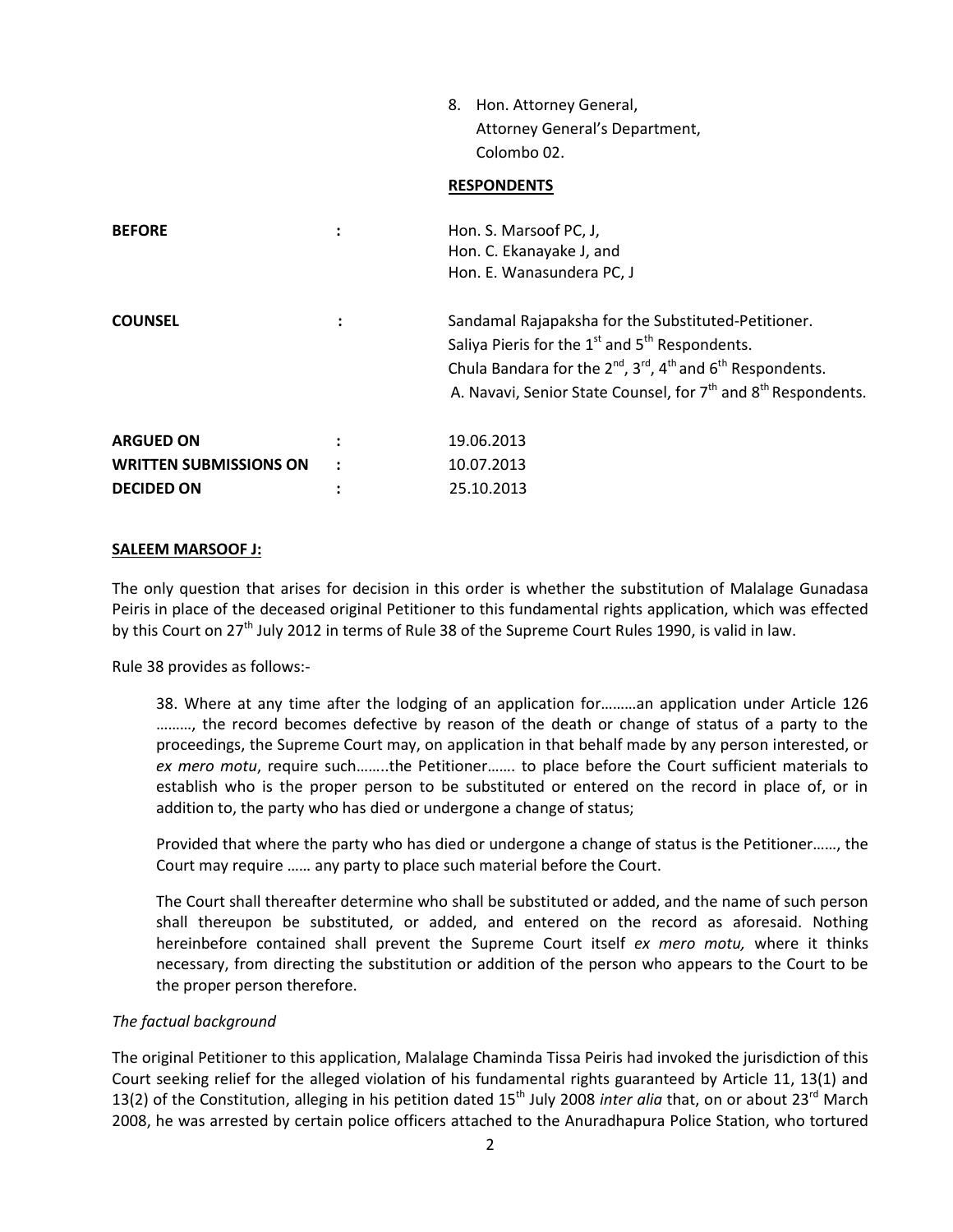him while in police custody, resulting in severe injuries. On  $17<sup>th</sup>$  September 2008, this Court granted leave to proceed only with respect to the alleged violation of Article 11 of the Constitution, which provides that no person "shall be subjected to torture, or to cruel, inhuman or degrading treatment or punishment".

Although after the filing of objections and counter-affidavits, the case was fixed for hearing on  $8^{th}$  July 2009, hearing had to be postponed several times for various reasons. On 3<sup>rd</sup> August 2011, when the case was taken up for hearing, learned State Counsel who appeared for the Inspector General of Police and the Attorney General (7<sup>th</sup> and 8<sup>th</sup> Respondents) informed Court that a decision had been taken by the Attorney General to indict the Petitioner, and that the indictment was dispatched to the High Court of Anuradhapura in March 2011. There was also some indication that an out of court settlement of the application before court was in contemplation. Hearing was therefore postponed to be mentioned on 14<sup>th</sup> September 2011. On that date the case was re-fixed to be mentioned on  $13<sup>th</sup>$  December 2011.

On 13<sup>th</sup> December 2011, when the case was mentioned, learned State Counsel who appeared for Attorney General, moved for further time to consider whether the "indictment forwarded to the High Court should be recalled". When on 17<sup>th</sup> January 2011 the case was mentioned again, learned Counsel for the Petitioner brought to the notice of Court that the Petitioner has died, and that he would seek instructions from the family of the deceased Petitioner as regards the continuation of the application. Thereafter, on  $16<sup>th</sup>$ February 2012, learned Counsel for the Petitioner informed Court that he has instructions to pursue the matter, and time was granted by Court for the filing of substitution papers. Since substitution papers were not ready, on 20<sup>th</sup> March 2012, further time was granted by Court till  $6^{th}$  June 2012 for the filing of substitution papers, which were eventually filed on  $30<sup>th</sup>$  May 2012.

When the case came up for support for substitution on  $6<sup>th</sup>$  June 2012, learned Counsel for the 2<sup>nd</sup> to 4<sup>th</sup>, 6<sup>th</sup> and  $7<sup>th</sup>$  Respondents indicated that they had not received copies of the application filed on 30<sup>th</sup> May 2012 for substitution, and learned Counsel for the  $1<sup>st</sup>$  and  $5<sup>th</sup>$  Respondents stated that he was furnished with the substitution papers only that morning. In any event, learned Counsel for the applicant for substitution, Malalage Gunadasa Peiris sought the permission of Court to amend the application for substitution already filed in Court, for which permission was granted by Court. The case was re-fixed for support for substitution on 27<sup>th</sup> June 2012. On 20<sup>th</sup> June 2012, a motion was filed on behalf of the applicant for substitution, Malalage Gunadasa Peiris, seeking permission to supplement the Petition dated  $30<sup>th</sup>$  May 2012 with three more affidavits marked respectively X1 to X3 from the mother and two brothers of the deceased Petitioner stating that they had no objection to the said Mallage Gunadasa Peiries being substituted in place of the deceased Petitioner.

In those circumstances, on  $27<sup>th</sup>$  July 2012, this Court considered the application of the said Malalage Gunadasa Peiris seeking his substitution in place of the deceased original Petitioner Malalage Chaminda Thissa Peiris, and allowed the said application. Thereafter, the case was re-fixed for hearing for 15<sup>th</sup> January 2013, on which date the application could not be reached, and hearing was re-fixed for  $19<sup>th</sup>$  June 2013. On 19<sup>th</sup> June 2013 when this matter was taken up for hearing before this Court, learned Counsel for the 1<sup>st</sup>, 2<sup>nd</sup>, 3<sup>rd</sup>, 4<sup>th</sup>, 5<sup>th</sup> and 6<sup>th</sup> Respondents stated that the Respondents had reserved the right to take up an objection to the substitution of the Substituted Petitioner in place of the deceased Petitioner at the time when the said substitution was effected by Court. Although there was no indication in the minutes of this Court dated 27<sup>th</sup> July 2012 relating to the order by which the aforesaid substitution was allowed, the learned Counsel for the Substituted Petitioner stated that his recollection was that the Court had indicated that the objection to substitution would be taken up at the hearing of this application and that he is ready to meet such objection.

## *The Submissions of learned Counsel*

Learned Counsel for the  $2^{nd}$ ,  $3^{rd}$ ,  $4^{th}$  and  $6^{th}$  Respondents has in the course of his submissions on the question of the lawfulness or otherwise of the substitution already effected by Court, stressed that the said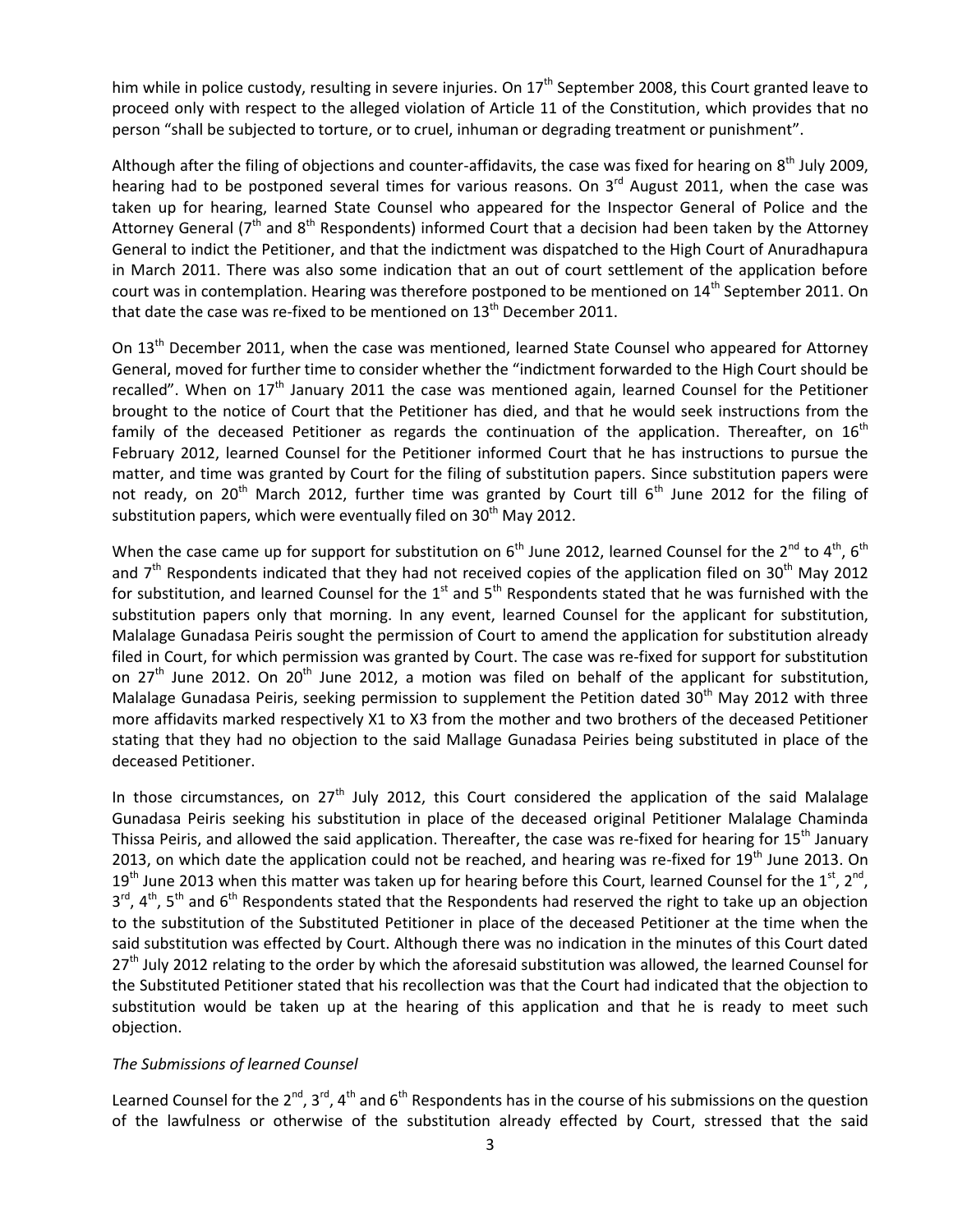substitution was not valid in law. He submitted that Rule 38 is procedural in nature and sets out the procedure for effecting substitution, but cannot be invoked when the cause of action does not survive. He pointed out that as leave to proceed had been granted in this case only with respect to an alleged violation of Article 11 of the Constitution, which is a fundamental right of a personal nature which does not survive after the death of the person whose fundamental right was allegedly violated, Rule 38 had no application. He further submitted that a fundamental right to life cannot be implied from Article 11 of the Constitution, and even if it did, the right to life was not infringed in this case as there is no evidence which would causally link the death of the original Petitioner to the torture or cruel, inhuman or degrading punishment that had been meted out to him while he was in police custody. He stressed that the causal link had been severed by a voluntary act of the Petitioner, when he committed suicide more than 4 years after the alleged violation of Article 11. He contended that in those circumstances, the Substituted Petitioner lacked *locus standi* to continue with the application filed by his deceased son.

While the learned Counsel of the  $1<sup>st</sup>$  and  $5<sup>th</sup>$  Respondents associated himself with the submissions of the learned Counsel for the 2<sup>nd</sup>, 3<sup>rd</sup>, 4<sup>th</sup> and 6<sup>th</sup> Respondents, Learned Senior State Counsel stated that he would not wish to go into the technical issues but would highlight the fact that serious injuries resulted from the torture alleged to have been caused to the original Petitioner.

Learned Counsel for the Substituted Petitioner submitted that the right to life is capable of being implied from not only Article 11 but from the other articles of the Constitution which guarantee, for instance, the freedom from arbitrary arrest, detention and punishment (Article 13), and further submitted that the medical reports filed of record reveal the extensive and very serious injuries inflicted on the Petitioner while being held under custody. He emphasized that the Petitioner was youthful and unmarried at the time of the violation of his fundamental rights, and that his untimely death has indirectly affected the life of the Substituted Petitioner, who was his elderly father who depended on his earnings. He submitted that while this circumstance alone was sufficient to confer on the Substituted Petitioner the *locus standi* to continue with the application filed by the Petitioner, in any event the death of the Petitioner had occurred long after *litis contestatio*, which in an application of this nature takes place on the closure of pleadings.

## *The Right to Life and Locus Standi*

Learned Counsel for the Substituted Petitioner, the  $2^{nd}$ ,  $3^{rd}$ ,  $4^{th}$  and  $6^{th}$  Respondents as well as the learned State Counsel have referred us to the decisions of this Court in *Somawathie v Weerasinghe and Others* (1990) 2 SLR 121 and *Shriyani Silva v Iddamalgoda, Officer in Charge, Police Station Payagala and Others* (2003) 1 SLR 14, which dealt with *locus standi* in the context of the right to life. *Somawathie v Weerasinghe and Others, supra,* was a case in which a wife complained to this Court of the infringement of the fundamental rights of her husband guaranteed by Articles 11 and 13 of the Constitution. The complaint in that case was clearly not based on the violation of the Petitioner's own rights, and it was based on the violation of the rights of her husband. Amarasinghe J (with whom Bandaranayaka J concurred) in interpreting Article 126(2) of the Constitution, which expressly provided that any person alleging any infringement of his fundamental or language rights by executive or administrative action, may by himself or by an Attorney-at-Law on his behalf, apply to the Supreme Court by way of petition for relief or redress in respect of such infringement, observed at page 124 of the judgment that,

"Where, as in the Article before us, the words are in themselves precise and unambiguous and there is no absurdity, repugnance or inconsistency with the rest of the Constitution, the words themselves do best declare that intention. No more can be necessary than to expound those words in their plain, natural, ordinary, grammatical and literal sense……Construed in this way, Article 126(2) confers a recognized position only upon the person whose fundamental rights are alleged to have been violated and upon an attorney-at-law acting on behalf of such a person. *No other person has a right to apply to the Supreme Court for relief or redress in respect of the alleged infringement of fundamental rights.*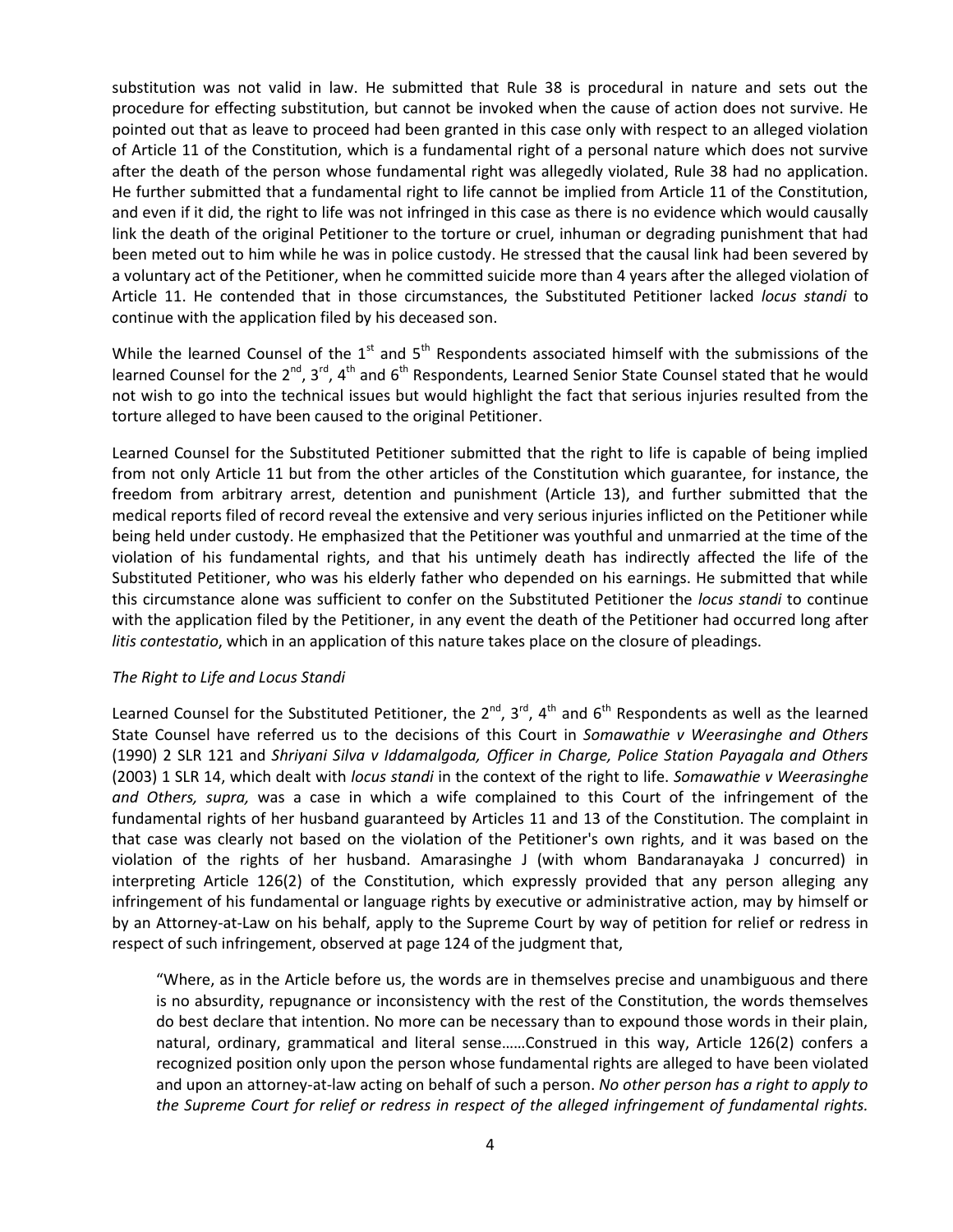The petitioner is neither the person whose fundamental rights are alleged to have been infringed nor the attorney-at-law of such a person. Therefore the petitioner has no *locus standi* to make this application."(*emphasis added*)

Kulatunga J., in a forceful dissent, took a contrary view, and observed at page 132 of his judgment that, "in circumstances of grave stress or incapacity, particularly where torture resulting in personal injury is alleged to have been committed, next-of-kin such as a parent or the spouse may be the only persons able to apply to this Court in the absence of an Attorney-at-Law who is prepared to act as a Petitioner; and if such application is also supported by an affidavit of the detenu either accompanying the petition or filed subsequently which would make it possible to regard it as being virtually the application of the detenu himself this Court may entertain such application notwithstanding the failure to effect literal compliance with the requirements of Article 126(2)." Justice Kulatunga, in the course of his judgment, highlighted the fact that though the Petitioner in the case was the wife of the victim, and an affidavit of the husband affirmed to while he was in custody had been annexed to the Petitioner's own affidavit filed with the petition. He also considered with sympathy the security situation that prevailed in the special circumstances of this case which resulted in the petition being filed after the expiry of the mandatory period of one month, which delay he was willing to excuse.

The facts on which *Shriyani Silva v Iddamalgoda, Officer in Charge, Police Station Payagala and Others, supra,* came up for decision were different from those of *Somawathie v Weerasinghe and Others, supra,* in that unlike in *Shriyani Silva*, the person whose fundamental rights guaranteed by Article 11, 13(2) and 17 of the Constitution had alleged to have been violated, had died while he was in remand prison, and the petition was filed by his widow. In this case, there was sufficient evidence to show that the death of the deceased had occurred due to the injuries inflicted on him while in police and remand custody, and Bandaranayake J (with whom S.N. Silva CJ concurred) was prepared to apply the maxim *ubi jus ibi remedium,* meaning there is no right without a remedy, in interpreting Article 126(2) broadly to imply *locus standi*. While Edussuriya J dissented from the majority decision of Court, her ladyship took pains to explain at page 21 of her judgment the basis of the majority decision, in the following words:-

".....Chapter III of our Constitution, which deals with the fundamental rights, guarantees a person, *inter alia,* freedom from torture and from arbitrary arrest and detention (Articles 11, 13(1) and 13(2) of the Constitution). Consequently, the deceased detainee, who was arrested, detained and allegedly tortured, and who met with his death subsequently, had acquired a right under the Constitution to seek redress from this Court for the alleged violation of his fundamental rights. It could never be contended that the right ceased and would become ineffective due to the intervention of the death of the person, especially in circumstances where the death in itself is the consequence of injuries that constitute the infringement. If such an interpretation is not given it would result in a preposterous situation in which a person who is tortured and survives could vindicate his rights in proceedings before this Court, but if the torture is so intensive that it results in death, the right cannot be vindicated in proceedings before this Court. In my view a strict literal construction should not be resorted to where it produces such an absurd result. Law, in my view, should be interpreted to give effect to the right and to suppress the mischief. Hence, *when there is a causal link between the death of a person and the process, which constitutes the infringement of such person's fundamental rights, anyone having a legitimate interest could prosecute that right in a proceeding instituted in terms of Article 126(2) of the Constitution.* There would be no objection *in limine* to the wife of the deceased instituting proceedings in the circumstances of this case."(*emphasis added*)

There could be little doubt that the decision in *Shriyani Silva v Iddamalgoda, Officer in Charge, Police Station Payagala and Others, supra,* has no application to the facts and circumstances of this case, in the absence of any evidence to establish that the death of the original Petitioner, Malalage Chaminda Tissa Peiris, resulted from the alleged torture to which he was subjected to while in police custody. His death occurred more than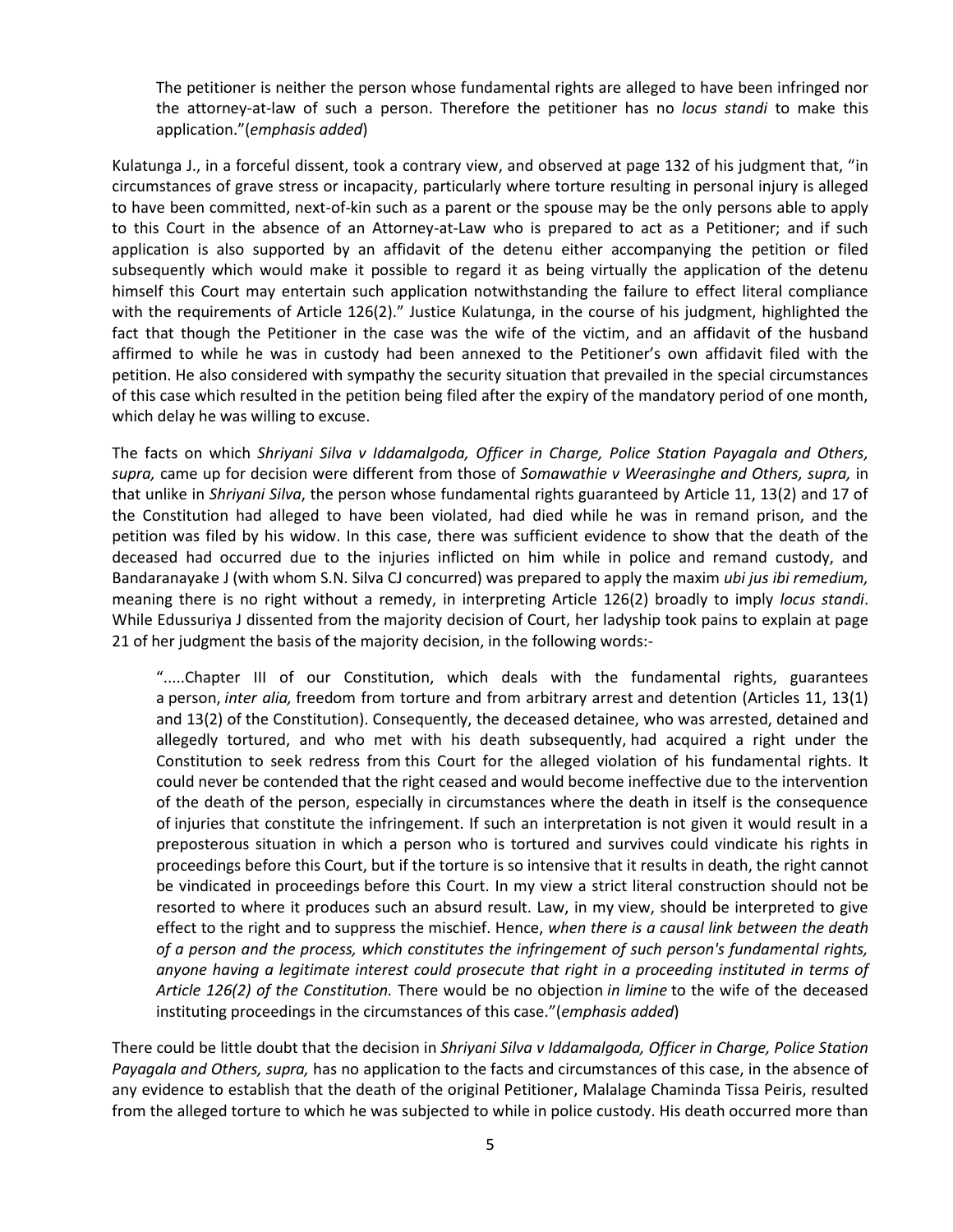4 years later, long after he was released from custody, and was for all appearances occasioned by his own voluntary act of suicide, which is a *novus actus interveniens*, meaning "an intervenient act" that would sever any pre-existing causal link.

# *Relevance of litis contestatio*

In these circumstances, learned Counsel for the Substituted Petitioner has submitted that insofar as the death of the original Petitioner occurred long after *litis contestatio* meaning "the stage when the case is ready for hearing", the Substituted Petitioner has *locus standi* to continue with the petition. For this purpose, he relies on paragraph 10 of the petition filed by the Substituted Petitioner dated 30<sup>th</sup> May 2012 wherein he has expressly averred that since the case has reached the *litis contestatio* stage Court has jurisdiction under Article 126 of the Constitution to substitute the Substituted Petitioner "in the room of the deceased Petitioner".

As against this learned Counsel for the  $2^{nd}$ ,  $3^{rd}$ ,  $4^{th}$  and  $6^{th}$  Respondents have relied on the personal nature of the application made by the Petitioner in this Court in terms of Article 17 read with Article 126 of the Constitution, and contended that in relation to such applications as much as actions for damages for defamation and other injuries (libel, slander, invasions of privacy etc), which are all based on causes bearing a personal flavor, the maxim *actio personalis moritur cum persona,* meaning "the action or suit dies with the person", would apply to prevent continuation of the litigation after the death of the applicant, petitioner or the plaintiff. The principle embodied in the maxim had its origin in Roman-Dutch law, and may be illustrated by decisions such as *Fernando v Livera* 29 NLR 246 (SC), *Podisingho v Jayatu* 30 NLR 169(SC), *Vangadasalam v Karuppan* 79 Vol II NLR 150 (SC), *Jayasooriya v Samaranayake* (1982) 2 SLR 460 (CA), *Atapattu v People's Bank* (1997) 1 SLR 208 (SC), *Leelawathie v Manel Ratnayake* (1998) 3 SLR 349 (SC), *Stella Perera & Others v Margret Silva* (2002) 1 SLR 169 (SC) and *John Fernando & Attorney General v Satarasinghe* (2002) 2 SLR 113 (CA). In *Podisingho v Jayatu* 30 NLR 169 at 171, Drieberg J (with whom Fisher CJ agreed) explained the ambit of the maxim in the following terms:

"Under the Roman-Dutch law, in the case of delicts of this sort which fell under the *Lex Aquilia,* the right of action does not, as in the case of the action of injury [*actio injuriarum*], lapse on the death of the person injured before *litis contestatio,* but enures to the benefit of his heirs, and they can sue the wrongdoer to recover what is known as 'patrimonial loss'."

It is clear from the above that in proceedings of a personal nature to which category a fundamental rights application such as the present would belong, which would come to an end upon the death of the Petitioner, reaching the stage of *litis contestatio* becomes crucial, as such proceedings would not lapse after reaching that stage. However, we have not been referred to by learned Counsel for any pronouncement of this Court in regard to the point at which *litis contestatio* is reached in fundamental rights proceedings. In my view, the following illuminating explanation provided by Woodrenton CJ in *Muheeth v Nadarajapilla* 19 NLR 461 at 462, can shed light on the question:

"An action became litigious, if it was *in* r*em*, as soon as the summons containing the cause of action was served on the defendants; if it was in *personam,* on *litis contestatio,* which appears to synchronize with the joinder of issue or the close of the pleadings."

In *Atapattu v People's Bank* (1997) 1 SLR 208 at 218 M.D.H Fernando J elaborating on these principles observed that, *litis contestatio* in the modern law is deemed to take place at the moment the pleadings are closed, and its effect "is to freeze the plaintiff's rights as at that moment, and thus, in the event of his dying before the action is heard, to confer upon his executor all the rights which he himself would have had if he had lived."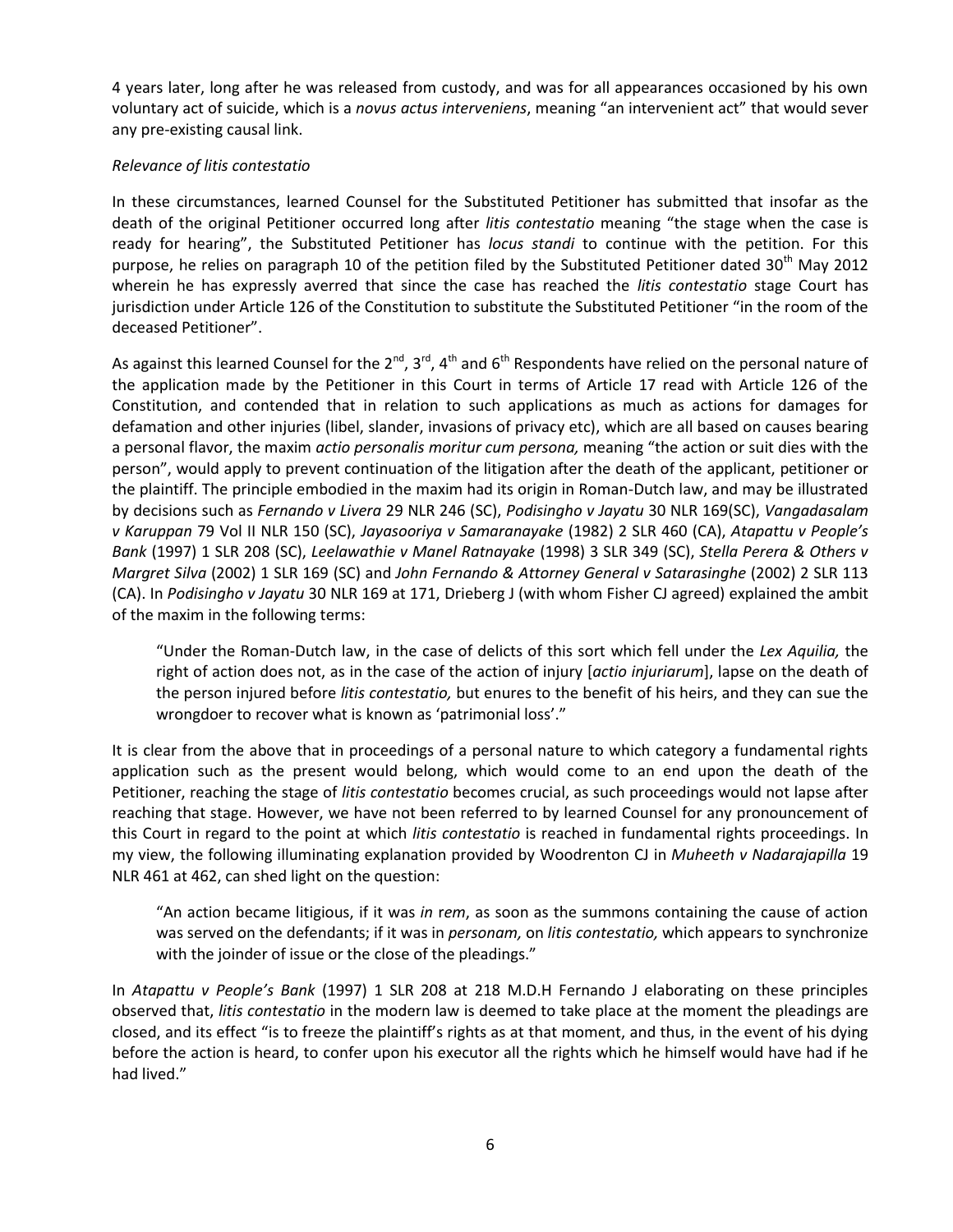Accordingly, it is necessary to examine whether the stage of *litis contestatio* had been reached in the case at the stage the original Petitioner committed suicide. After leave to proceed was granted in this case on  $16<sup>th</sup>$ August 2008, the objections of the 2<sup>nd</sup>, 3<sup>rd</sup>, 4<sup>th</sup> and 6<sup>th</sup> Respondents were filed on 26<sup>th</sup> January 2009 and the objections of the 1<sup>st</sup> and 5<sup>th</sup> Respondents were filed on 17<sup>th</sup> February 2009. No affidavits were filed by the 7<sup>th</sup> Respondent (Inspector General of Police). The Petitioner filed his counter-affidavits on 30<sup>th</sup> June 2009 ahead of the scheduled date of hearing, which was  $8<sup>th</sup>$  July 2009, but as already noted, the case had not been taken up for hearing until the point of time at which the original Petitioner committed suicide. In my opinion, to cut a pathetic story short, pleadings closed on 30<sup>th</sup> June 2009 when the counter-affidavits were filed. It is noteworthy that the petition of the Substituted Petitioner seeking his substitution was the only pleading filed after that date.

In the aforesaid circumstances, and for the foregoing reasons, I am of the opinion that the right vested in the deceased original Petitioner in terms of Articles 17 read with Article 126 of the Constitution to seek relief from this Court for the alleged violation of his fundamental rights guaranteed by Article 11 of the Constitution, survive after his death and may be pursued by his heirs who are represented by the Substituted Petitioner.

## *Conclusions*

This Court has already allowed the substitution of the Substituted Petitioner in the room of the deceased original Petitioner subject to objections. Accordingly, while overruling the objections taken up at the hearing against the said substitution and upholding the validity thereof, I proceed to examine the suitability of the Substituted Petitioner to be so substituted.

It is evident from the Certificate of Birth marked P2 and annexed to the Petition and affidavit of the Substituted Petitioner Malalage Gunadasa Peiris dated 30<sup>th</sup> May 2012, that he was the father of the original Petitioner, and it is further evident from the Certificate of Death, a copy of which marked P1 was annexed to the said Petition and affidavit, that the cause of death of the original Petitioner was "suicide by hanging". It is also apparent from the said Certificate of Death that the original Petitioner was 34 years old and unmarried at the time of his death which occurred on 31<sup>st</sup> December 2011. The Substituted Petitioner Malalage Gunadasa Peiris, had solemnly declared in his affidavit that he is a fit and proper person to be substituted in place of his deceased son to prosecute the application filed by him in this Court, which fact is conceded in the affidavits marked respectively X1 to X3 affirmed to by the mother and two brothers of the deceased original Petitioner produced with the motion dated  $20<sup>th</sup>$  June 2012, in which affidavits they also state that they had no objection to the said Mallage Gunadasa Peiries being substituted in place of the deceased original Petitioner.

Accordingly, I make order upholding the substitution that was effected by this Court on  $27<sup>th</sup>$  July 2012, and further order that this case be resumed before the same Bench on a convenient early date to be fixed by Court.

**JUDGE OF THE SUPREME COURT**

## **CHANDRA EKANAYAKE J**

#### **JUDGE OF THE SUPREME COURT**